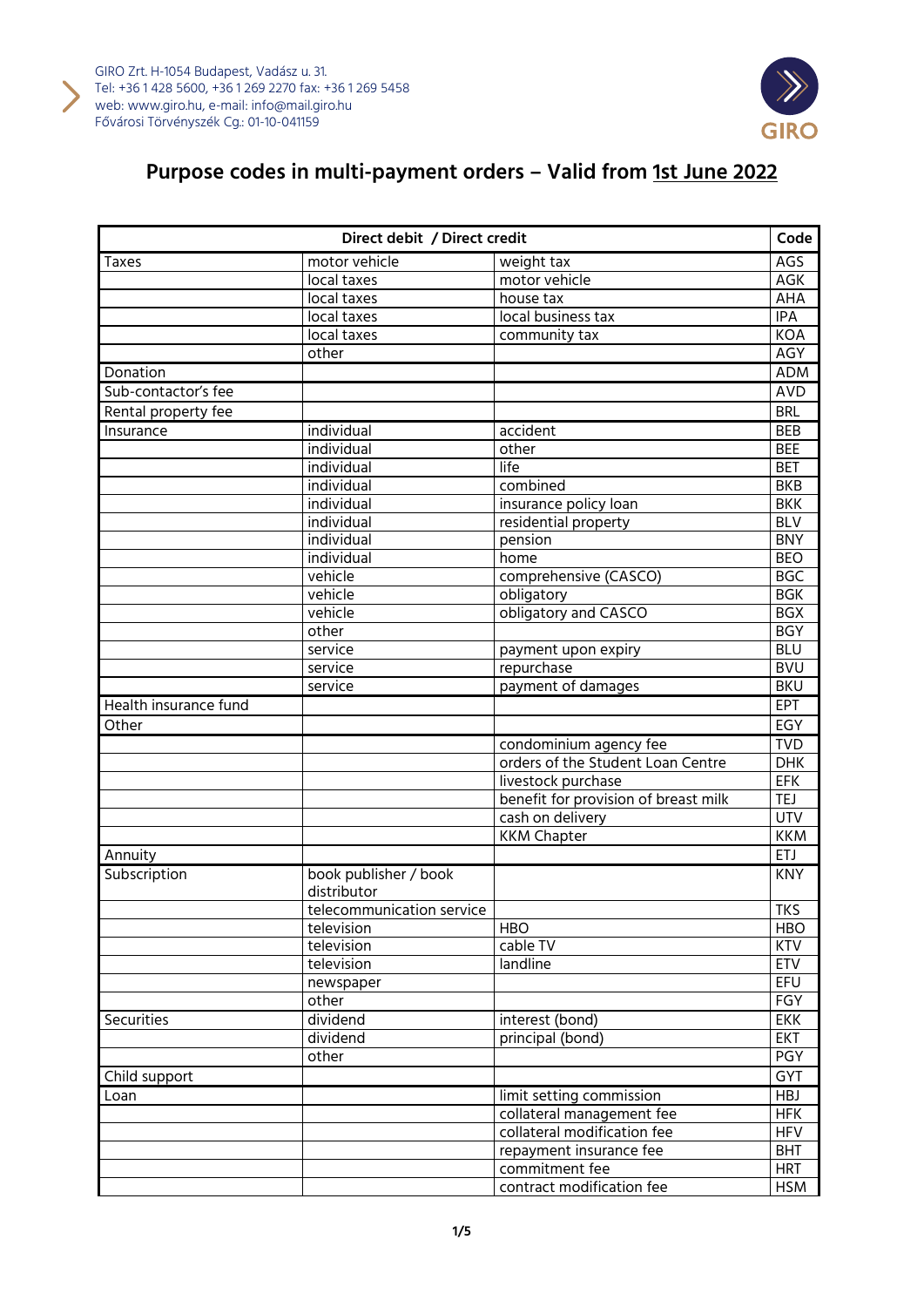



| Direct debit / Direct credit           |                                             | Code                                      |                  |
|----------------------------------------|---------------------------------------------|-------------------------------------------|------------------|
|                                        |                                             | administration fee                        | <b>HUG</b>       |
|                                        |                                             | fee for reviewing credit-collateral value | <b>HEF</b>       |
|                                        |                                             | fee for determining credit-collateral     | <b>HEM</b>       |
|                                        |                                             | value                                     |                  |
|                                        |                                             | fee of extraordinary credit account       | <b>HKK</b>       |
|                                        |                                             | statement                                 |                  |
|                                        |                                             | debt assumption fee                       | <b>HTA</b>       |
|                                        |                                             | fee for issuing certificates              | $H$ IK           |
|                                        |                                             | loan-related technical expert's fee       | <b>HMS</b>       |
|                                        |                                             | loan-related subsequent verification      | <b>HUE</b>       |
|                                        |                                             | fee                                       |                  |
| <b>Duties</b>                          | conveyancing                                | real property                             | <b>IAI</b>       |
|                                        | conveyancing                                | other                                     | <b>IAE</b>       |
|                                        | customs                                     |                                           | <b>VAM</b>       |
|                                        | other                                       |                                           | <b>IGY</b>       |
| Government/District offices<br>support | active-age benefit                          | employment support of substitute          | <b>FHT</b>       |
|                                        | active-age benefit                          | health and childcare support              | EGT              |
|                                        | active-age benefit                          | children's nursing allowance              | GYG              |
| Home maintenance                       | sewage                                      |                                           | <b>CST</b>       |
|                                        | utility-fee collection                      |                                           | $\overline{D}$   |
|                                        | energy prize                                |                                           | ENE              |
|                                        | renovation                                  |                                           | <b>FUJ</b>       |
|                                        | heating                                     |                                           | <b>FUT</b>       |
|                                        | gas                                         |                                           | GAZ              |
|                                        | monthly internet service                    |                                           | <b>ISZ</b>       |
|                                        | fee                                         |                                           |                  |
|                                        | chimney sweeping                            |                                           | <b>KEM</b>       |
|                                        | shared condominium costs                    |                                           | <b>KTS</b>       |
|                                        | rent                                        |                                           | LBR              |
|                                        | hot water                                   |                                           | <b>MVZ</b>       |
|                                        | garbage collection                          |                                           | <b>SZE</b>       |
|                                        | sewage treatment fee                        |                                           | $\overline{SZV}$ |
|                                        | remote surveillance                         |                                           | <b>TFE</b>       |
|                                        | district-heating (heating +<br>hot water)   |                                           | TH <sub>O</sub>  |
|                                        | electricity                                 |                                           | VIL              |
|                                        | water                                       |                                           | VIZ              |
|                                        | other (e.g. garage<br>rental, store rental) |                                           | KGY              |
| Home savings fund                      | loan disbursement                           |                                           | LHF              |
|                                        | interest                                    |                                           | <b>LKA</b>       |
|                                        | savings                                     |                                           | LME              |
|                                        | repayment                                   |                                           | <b>LTO</b>       |
|                                        | other                                       |                                           | LGY              |
| Building society deposit               | refunding direct debit                      |                                           | <b>LTJ</b>       |
|                                        | loading                                     |                                           | <b>LTP</b>       |
|                                        | credit                                      |                                           | <b>LTV</b>       |
| Wages                                  |                                             |                                           | <b>MUN</b>       |
|                                        | benefits                                    | Széchenyi Recreation Card                 | <b>SZP</b>       |
|                                        | benefits                                    | cafeteria                                 | CAF              |
|                                        | benefits                                    | housing loan repayment fringe benefit     | CAL              |
|                                        |                                             | under employee cafeteria plan             |                  |
|                                        | benefits                                    | family allowance                          | CSP              |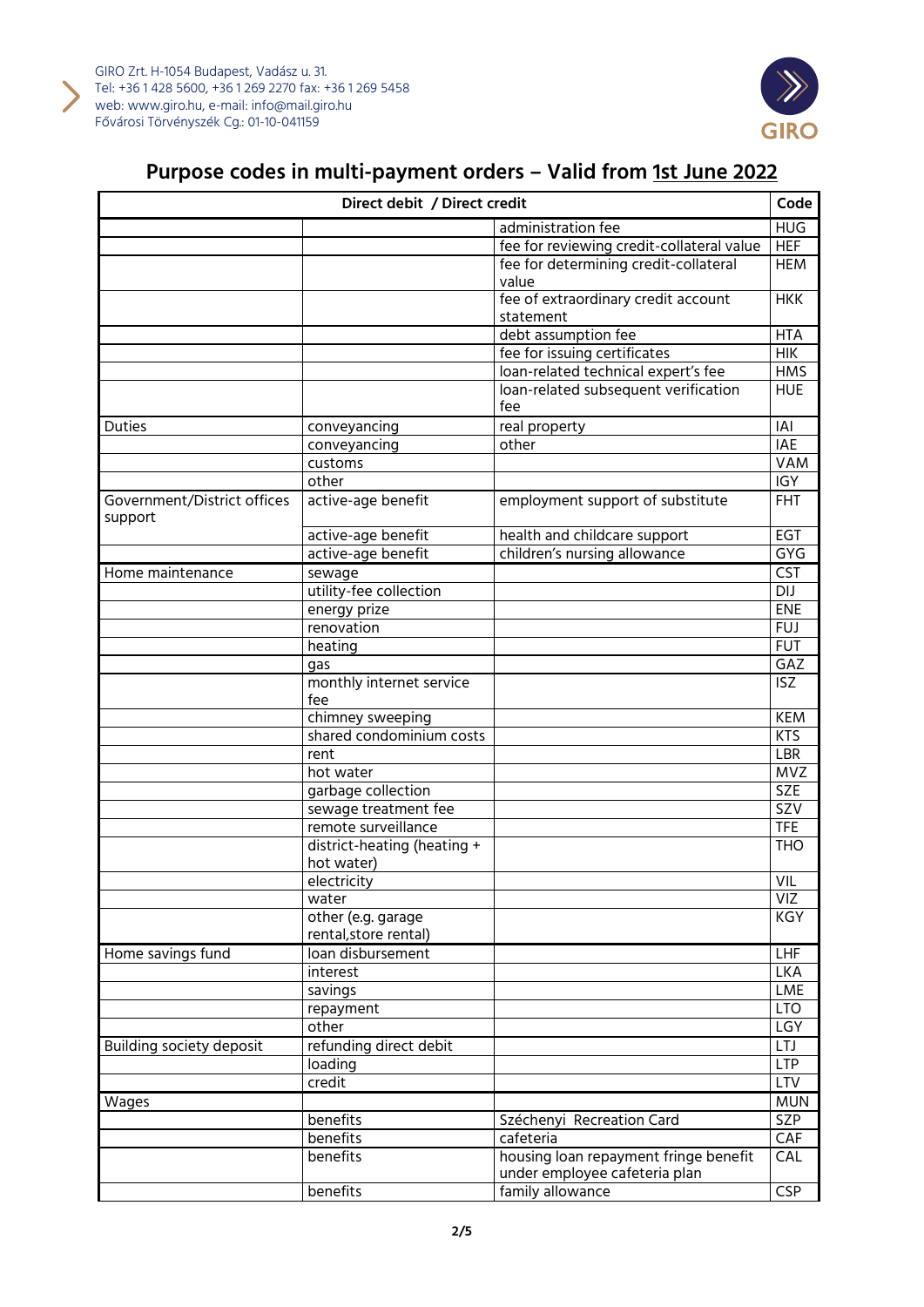



| Direct debit / Direct credit           |                            | Code                                          |            |
|----------------------------------------|----------------------------|-----------------------------------------------|------------|
|                                        | benefits<br>food allowance |                                               | ETK        |
|                                        | benefits                   | child care allowance (gyed)                   | <b>GYD</b> |
|                                        | benefits                   | child care support (gyes)                     | <b>GYS</b> |
|                                        | benefits                   | wage supplement                               | <b>ILK</b> |
|                                        | benefits                   | fee for professional services                 | <b>TID</b> |
|                                        | benefits                   | sick leave allowance                          | <b>TPZ</b> |
|                                        | benefits                   | family support benefits                       | CSE        |
|                                        | benefits                   | allowance for people with reduced             | <b>KER</b> |
|                                        |                            | ability to work                               |            |
|                                        | benefits                   | support for the mentally disabled             | <b>FOT</b> |
|                                        | benefits                   | personal allowance for the blind              | <b>VSZ</b> |
|                                        | benefits                   | reimbursement of travel costs                 | <b>UKT</b> |
|                                        | deducted from employee     | collection of loan-repayment<br>instalments   | <b>MHL</b> |
|                                        | deducted from employee     | garnishee proceedings                         | LET        |
|                                        | other                      |                                               | <b>MGY</b> |
|                                        | other                      | reward                                        | <b>JUT</b> |
|                                        | other                      | contract fee                                  | <b>MBD</b> |
| Wages + allowance                      |                            |                                               | <b>ELL</b> |
| Employer's payments                    | for health insurance       |                                               | EGS        |
|                                        | to pension fund            |                                               | <b>NYP</b> |
|                                        | other                      |                                               | <b>UGY</b> |
| Unemployment benefit                   |                            |                                               | <b>MNJ</b> |
| Pension                                |                            |                                               | <b>NYG</b> |
| Pension fund payment                   | voluntary                  | uniform (usual, standard)                     | <b>NOE</b> |
|                                        | voluntary                  | supplement                                    | <b>NOK</b> |
|                                        | private                    | uniform (usual, standard)                     | <b>NME</b> |
|                                        | private                    | supplement                                    | <b>NMK</b> |
|                                        | other                      |                                               | <b>NGY</b> |
| OJB allowance payment                  |                            |                                               | OJB        |
| <b>Dividend</b>                        |                            |                                               | <b>OTK</b> |
| Voluntary health insurance             |                            |                                               | <b>XTR</b> |
| fund service                           |                            |                                               |            |
| Self help fund                         | non-regular                | transfer of child care benefit                | <b>YNG</b> |
|                                        | non-regular                | other transfer                                | <b>YNE</b> |
|                                        | regular                    | transfer of child care benefit                | <b>YRG</b> |
|                                        | regular                    | other transfer                                | <b>YRE</b> |
| Collections by the local<br>authority  | regular taxes              | tourism tax based on length of stay           | TII        |
|                                        | regular taxes              | luxury tax                                    | <b>LUX</b> |
|                                        | regular taxes              | soil burden fee                               | <b>TTD</b> |
|                                        | regular taxes              | utility development contribution              | <b>KFH</b> |
|                                        | regular taxes              | building tax                                  | EPA        |
|                                        | regular taxes              | land tax                                      | <b>TEA</b> |
|                                        | regular taxes              | community tax for entrepreneurs               | <b>VKA</b> |
|                                        | regular taxes              | tourism tax                                   | IDA        |
|                                        | regular taxes              | tourism tax for buildings                     | IEA        |
|                                        | regular taxes              | tax on income from agricultural land<br>sales | <b>TFA</b> |
|                                        | regular taxes              | late charges                                  | <b>KEP</b> |
|                                        | regular taxes              | penalty                                       | <b>BRS</b> |
| Support paid by the local<br>authority | regular                    | nursing fee                                   | <b>APD</b> |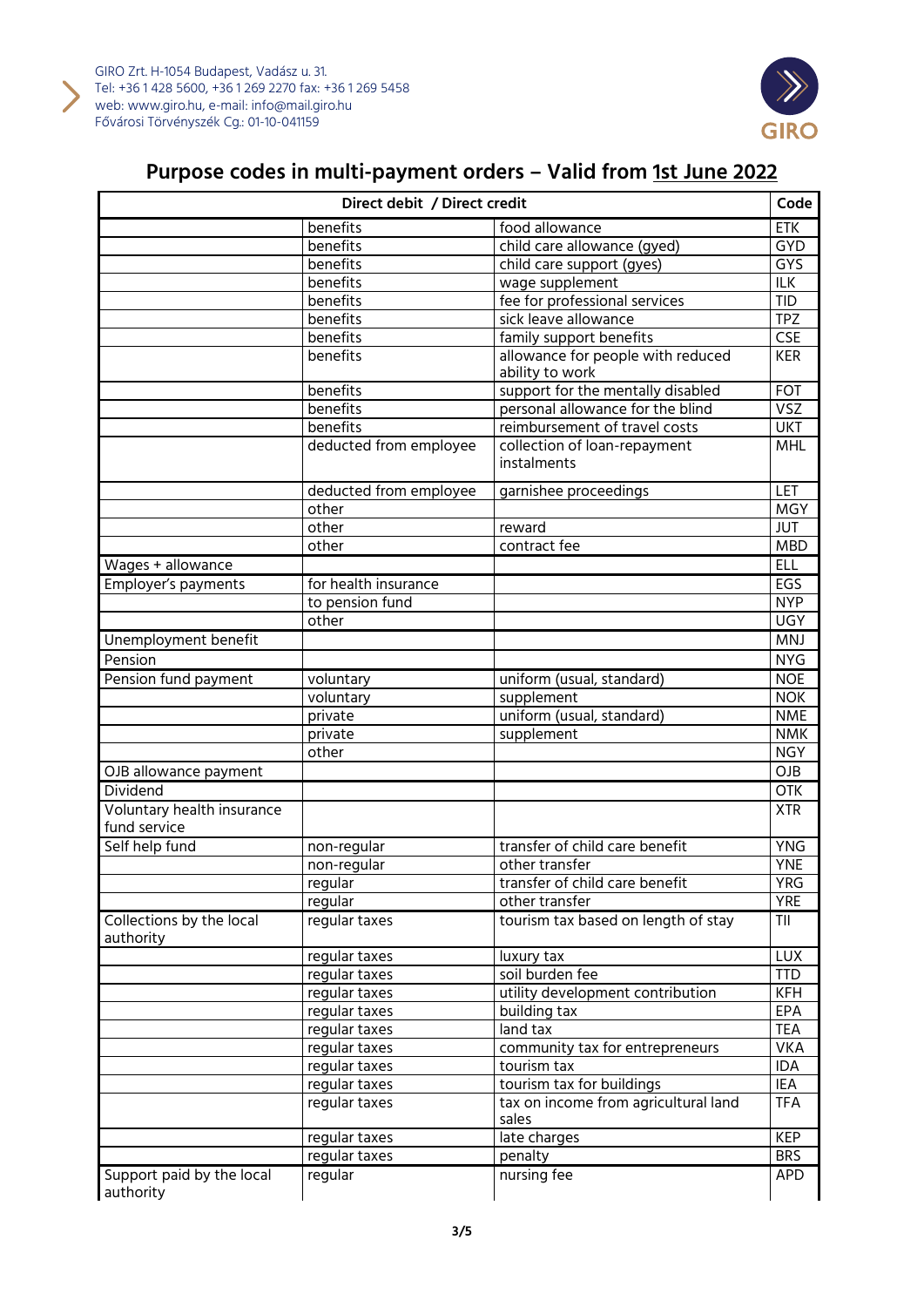



| Direct debit / Direct credit     |                           | Code                                                      |                         |
|----------------------------------|---------------------------|-----------------------------------------------------------|-------------------------|
|                                  | regular                   | debt reduction support                                    | <b>ACS</b>              |
|                                  | regular                   | job seekers' allowance                                    | <b>BPJ</b>              |
|                                  | regular                   | support for diabetics                                     | <b>CBT</b>              |
|                                  | regular                   | one-time school supply supplement                         | EKB                     |
|                                  | regular                   | one-time Christmas supplement                             | <b>EKS</b>              |
|                                  | regular                   | advance on child support                                  | <b>GYM</b>              |
|                                  | regular                   | medicine contribution                                     | GST                     |
|                                  | regular                   | child protection support                                  | GYV                     |
|                                  | regular                   | aid for payment of arrears                                | HKS                     |
|                                  | regular                   | old age annuity                                           | $\overline{1DJ}$        |
|                                  | regular                   | income supplement subsidy                                 | <b>JPT</b>              |
|                                  | regular                   | income supplement subsidy for the<br>unemployed           | <b>MJT</b>              |
|                                  | regular                   | social aid for the unemployed                             | <b>MSZ</b>              |
|                                  | regular                   | child care aid                                            | <b>NVS</b>              |
|                                  | regular                   | preschool contribution                                    | OVT                     |
|                                  | regular                   | availability support                                      | <b>RAT</b>              |
|                                  | regular                   | extraordinary child protection support                    | RKT                     |
|                                  | regular                   | social aid                                                | $\overline{\text{SZS}}$ |
|                                  | regular                   | active social aid                                         | <b>SAS</b>              |
|                                  | regular                   | additional family supplement                              | KCS                     |
|                                  | other ad hoc              | temporary aid                                             | AMS                     |
|                                  | other ad hoc              | home maintenance support                                  | <b>LFT</b>              |
|                                  | other ad hoc              | home creation support                                     | OTT                     |
|                                  | other ad hoc              | funeral aid                                               | <b>TMS</b>              |
|                                  | other ad hoc              | transportation support for the disabled                   | <b>MKT</b>              |
| Scholarship                      |                           |                                                           | OSZ                     |
| Transfer of cash funds           |                           |                                                           | PEA                     |
| Physical disability<br>allowance |                           |                                                           | <b>RKE</b>              |
| Trade creditors liabilities      | balanced                  |                                                           | <b>SKK</b>              |
| Membership fees                  | Auto Club                 |                                                           | <b>TAK</b>              |
|                                  | network service providers | CompuServ                                                 | <b>TCS</b>              |
|                                  | network service providers | Internet                                                  | <b>TIT</b>              |
|                                  | other                     |                                                           | <b>DGY</b>              |
|                                  |                           | <b>International Police Association</b><br>membership fee | <b>TIP</b>              |
| Tuition                          |                           |                                                           | <b>TAN</b>              |
|                                  | student accommodation     |                                                           | KOL                     |
|                                  | support/food              |                                                           | EEK                     |
|                                  | electronic student card   |                                                           | DIG                     |
|                                  | other                     |                                                           | <b>JGY</b>              |
| Telephone                        | mobile                    |                                                           | <b>TEM</b>              |
|                                  | landline                  |                                                           | <b>TEL</b>              |
|                                  | other                     |                                                           | <b>TGY</b>              |
| Compensation fee                 |                           | meal fee                                                  | <b>TED</b>              |
|                                  |                           | medicine allowance                                        | GYO                     |
|                                  |                           | nursing prize                                             | GOD                     |
|                                  |                           |                                                           |                         |
| Redemption                       | deposit-type              | home savings                                              | <b>ELO</b>              |
|                                  | loan                      | purchase of goods                                         | <b>THA</b>              |
|                                  | loan                      | construction                                              | <b>TEH</b>              |
|                                  | loan                      | motor vehicle purchase                                    | <b>TGH</b>              |
|                                  | loan                      | Lombard                                                   | <b>THL</b>              |
|                                  | loan                      | personal                                                  | <b>THS</b>              |